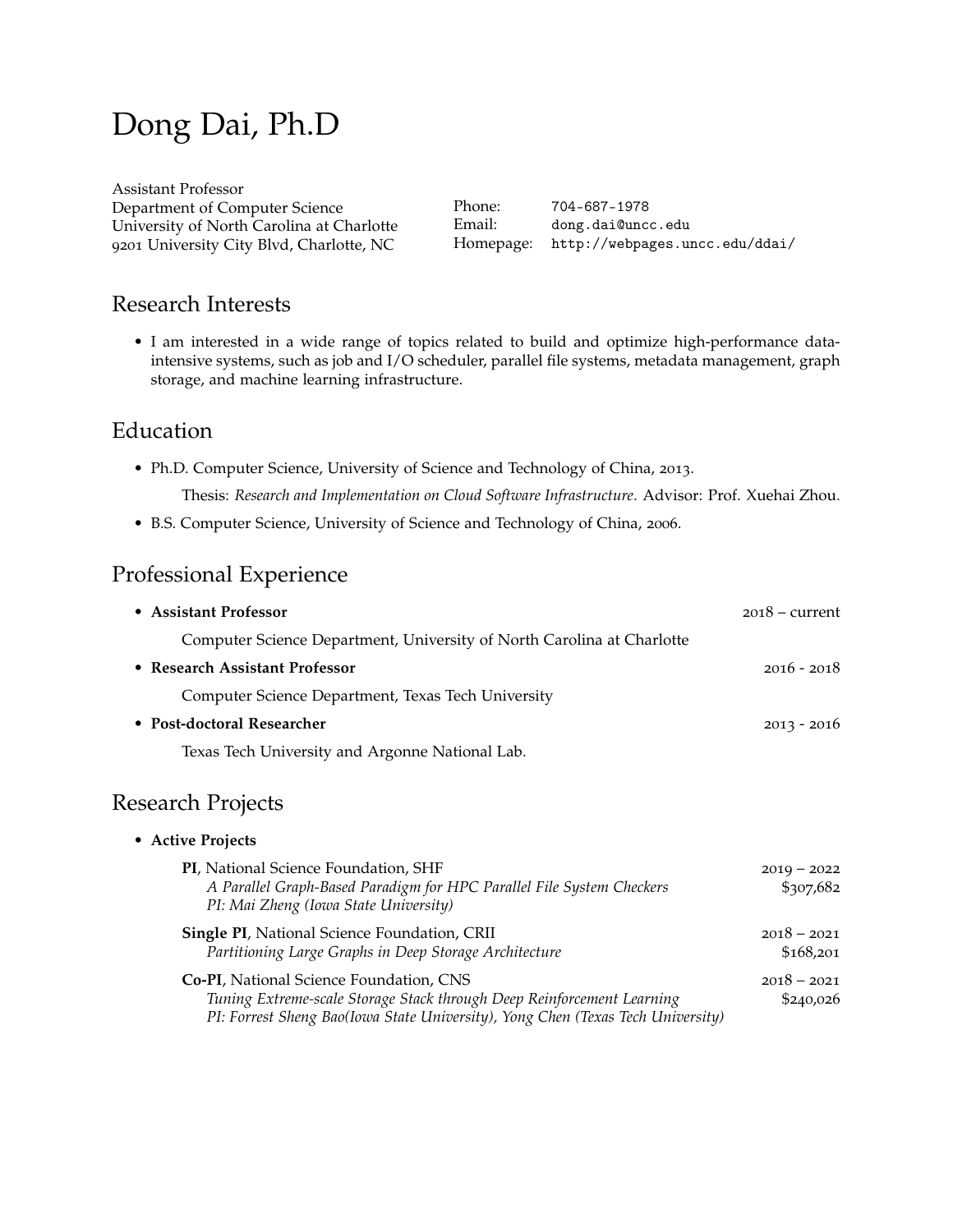| <b>Co-PI</b> , National Science Foundation, CCF<br>Uncovering Vulnerabilities in Parallel File Systems for Reliable HPC<br>PI: Yong Chen (Texas Tech University) | $2017 - 2021$<br>\$23,000 |
|------------------------------------------------------------------------------------------------------------------------------------------------------------------|---------------------------|
| Co-PI, National Science Foundation, OAC<br>Empowering Data-driven Discovery with a Provenance Collection, Management, and Analysis Soft-                         | $2018 - 2021$             |
| ware Infrastructure                                                                                                                                              | \$599.982                 |
| PI: Yong Chen, Co-PI: William Hase, Brian Ancell (Texas Tech University)                                                                                         |                           |

### Selected Publications

Names with (\*) are the Ph.D students I mentored; with ( $\dagger$ ) are the undergraduate students I mentored.

- [1] Di Zhang<sup>∗</sup> , **Dong Dai**, Runzhou Han, Mai Zheng. SentiLog: Anomaly Detecting on Parallel File Systems via Log-based Sentiment Analysis. *Accepted to apear in 13th ACM Workshop on Hot Topics in Storage and File Systems (HotStorage'21), 2021*
- [2] Jiang Zhou, Yong Chen, **Dong Dai**, Yu Zhuang, Weiping Wang. I/O characteristic discovery for storage system optimizations. *Journal of Parallel and Distributed Computing (JPDC'21), Vol 148, Pages 1-13, 2021*
- [3] Di Zhang<sup>∗</sup> , **Dong Dai**, Youbiao He, Forrest Sheng Bao, and Bing Xie. RLScheduler: An Automated HPC Batch Job Scheduler Using Reinforcement Learning. *in the proceeding of the International Conference for High Performance Computing, Networking, Storage and Analysis (SC'20), 2020.* (acceptance rate: 22.3%).
- [4] Abdullah Al Raqibul Islam<sup>∗</sup> , Anirudh Narayanan, Christopher York† , and **Dong Dai**. A Performance Study of Optane Persistent Memory: From Indexing Data Structures' Perspective. *Accepted to appear in the 36th International Conference on Massive Storage Systems and Technology (MSST'20), 2020.*
- [5] Abdullah Al Raqibul Islam<sup>\*</sup>, and Dong Dai. Understand the Overheads of Storage Data Structures on Persistent Memory (Poster). *In 25th ACM SIGPLAN Symposium on Principle and Practice of Parallel Programming (PPoPP'20), 2020.*
- [6] Jiang Zhou, Yong Chen, Wei Xie, **Dong Dai**, Shuibing He, and Weiping Wang. PRS: A Pattern-Directed Replication Scheme for Heterogeneous Object-Based Storage. *IEEE Transactions on Computers (TC'19), 2019.*
- [7] **Dong Dai**, Om Rameshwar Gatla, and Mai Zheng. A Performance Study of Lustre File System Checker: Bottlenecks and Potentials. *Accepted to appear in the proceedings of the 35th International Conference on Massive Storage Systems and Technology (MSST'19), 2019.*
- [8] **Dong Dai**, Yong Chen, Philip Carns, John Jenkins, Wei Zhang, and Robert Ross. Managing Rich Metadata in High-Performance Computing Systems Using a Graph Model. *Accepted to appear in the IEEE Transactions on Parallel and Distributed Systems (TPDS'18), 2018.*
- [9] Jinrui Cao, Om Rameshwar Gatla, Mai Zheng, **Dong Dai**, Vidya Eswarappa, Yan Mu and Yong Chen. PFault: A General Framework for Analyzing the Reliability of High-Performance Parallel File Systems. *Accepted to appear in the proceedings of the 32nd ACM/SIGARCH International Conference on Supercomputing (ICS'18), 2018.* (acceptance rate: 18.7%).
- [10] **Dong Dai**, Yong Chen, Philip Carns, John Jenkins, and Robert Ross. Lightweight Provenance Service for High Performance Computing. *In Proceedings of the 26th International Conference on Parallel Architectures and Compilation Techniques (PACT'17), 2017.* (acceptance rate: 23%).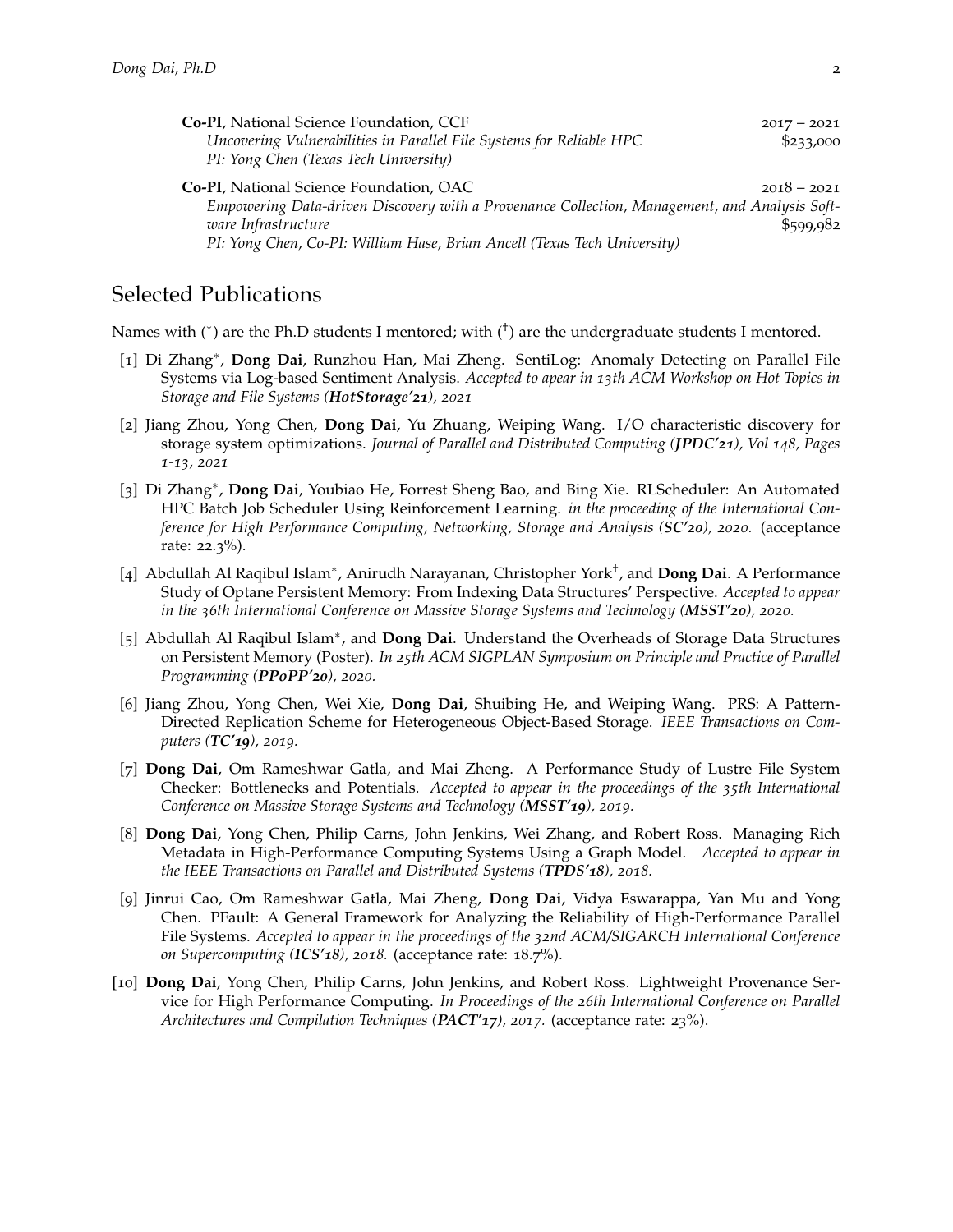- [11] **Dong Dai**, Wei Zhang, and Yong Chen. IOGP: An Incremental Online Graph Partitioning Algorithm for Distributed Graph Databases. *In Proceedings of the 26th ACM International Symposium on High Performance Parallel and Distributed Computing (HPDC'17), 2017.* (acceptance rate: 19%).
- [12] **Dong Dai**, Yong Chen, Dries Kimpe, and Robert Ross. Two-Choice Randomized Dynamic I/O Scheduler for Object Storage Systems. *In Proceedings of the International Conference for High Performance Computing, Networking, Storage and Analysis (SC'14), 2014*. (acceptance rate: 82/394=20.8%).
- [13] **Dong Dai**, Yong Chen, Dries Kimpe, and Robert Ross. Trigger-based Incremental Data Processing with Unified Sync and Async Model. *Accepted to appear in Transaction on Cloud Computing (TCC'18)*
- [14] **Dong Dai**, Forrest Sheng Bao, Jiang Zhou, Xuanhua Shi, and Yong Chen. Vectorizing Disk Blocks for Efficient Storage Systems via Deep Learning. *International Journal of Parallel Computing (ParCo'18)*.
- [15] **Dong Dai**, Phil Carns, Robert Ross, John Jenkins, Nicholas Muirhead, and Yong Chen. An Asynchronous Traversal Engine for Graph-Based Rich Metadata Management. *International Journal of Parallel Computing (ParCo'16)*.

### Other Conference/ Journal Publications

- [16] Jiang Zhou, **Dong Dai**, Yu Mao, Xin Chen, Yu Zhuang, and Yong Chen. I/O Characteristics Discovery in Cloud Storage Systems. *In Proceedings of the 11th International Conference on Cloud Computing (CLOUD'18), 2018*.
- [17] Wei Zhang, **Dong Dai**, and Yong Chen. AKIN: A Streaming Graph Partitioning Algorithm for Distributed Graph Storage Systems. *In Proceedings of the 18th IEEE/ACM International Symposium on Cluster, Cloud and Grid Computing (CCGrid'18), 2018*. (acceptance rate: 20.8%).
- [18] **Dong Dai**, Wei Zhang, and Yong Chen. IOGP: An Incremental Online Graph Partitioning for Large-Scale Distributed Graph Databases. *In Proceedings of the 22nd ACM SIGPLAN Symposium on Principles and Practice of Parallel Programming (PPoPP'17), 2017. (Short Paper)*.
- [19] Jiang Zhou, Wei Xie, **Dong Dai**, and Yong Chen. Pattern-Directed Replication Scheme for Heterogeneous Object-based Storage. *In Proceedings of the 17th IEEE/ACM International Symposium on Cluster, Cloud and Grid Computing (CCGrid'17), 2017*.
- [20] Chao Wang, **Dong Dai**, Xi Li, Aili Wang, and Xuehai Zhou. SuperMIC: Analyzing Large Biological Datasets in Bioinformatics with Maximal Information Coefficient. *IEEE/ACM Transactions on Computational Biology and Bioinformatics (TCBB'17), 2017*.
- [21] **Dong Dai**, Yong Chen, Phil Carns, John Jenkins, Wei Zhang, and Robert Ross. GraphMeta: A Graphbased Engine for Managing Large-Scale HPC Rich Metadata. *In Proceedings of the IEEE International Conference on Cluster Computing (CLUSTER'16), 2016*. (acceptance rate: 39/162=24%).
- [22] Jinrui Cao, Simeng Wang, **Dong Dai**, Mai Zheng, and Yong Chen. A Generic Framework for Testing Parallel File Systems. *In Proceedings of the Joint International Workshop on Parallel Data Storage and Data Intensive Scalable Computing Systems held in conjunction with SC'16 (PDSW-DISCS'16), 2016*.
- [23] **Dong Dai**, Forrest Sheng Bao, Jiang Zhou, and Yong Chen. Block2Vec: A Deep Learning Strategy on Mining Block Correlations in Storage Systems. *In Proceedings of the 9th International Workshop on Parallel Programming Models and Systems Software for High-End Computing held in conjunction with ICPP'16 (P2S2'16), 2016*.
- [24] **Dong Dai**, Phil Carns, Robert Ross, John Jenkins, Kyle Blauer† , and Yong Chen. GraphTrek: Asynchronous Graph Traversal for Property Graph Based Metadata Management. *In Proceedings of the IEEE International Conference on Cluster Computing (CLUSTER'15), 2015*. (acceptance rate: 38/157=24.2%).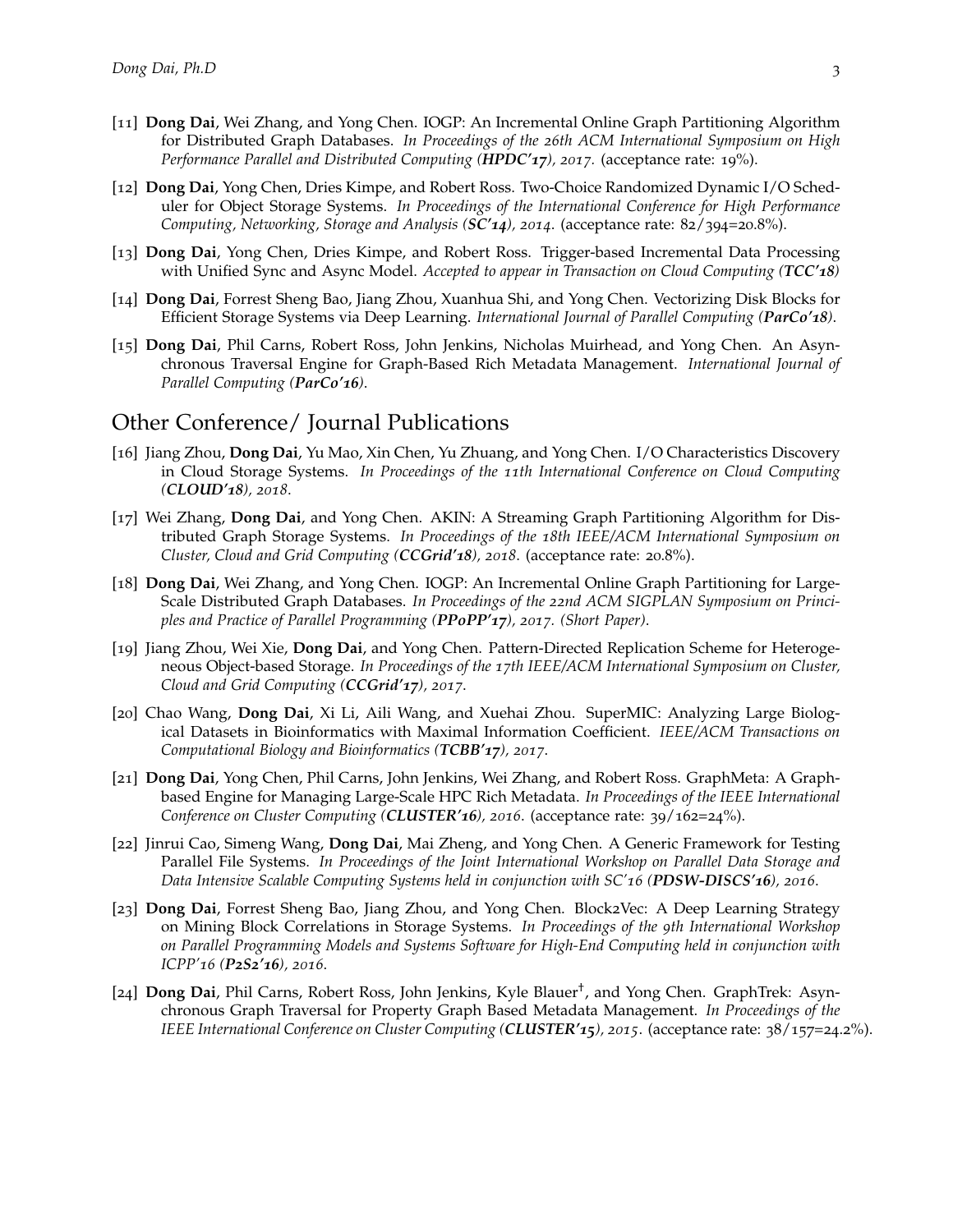- [25] **Dong Dai**, Yong Chen, Dries Kimpe, and Robert Ross. Provenance-Based Object Storage Prediction Scheme for Scientific Big Data Applications. *In Proceedings of the 2014 IEEE International Conference on Big Data (BigData'14), 2014*. (acceptance rate: 49/264=18.6%).
- [26] **Dong Dai**, Robert Ross, Philip Carns, Dries Kimpe, and Yong Chen. Using Property Graphs for Rich Metadata Management in HPC Systems. *In Proceedings of the 9th Parallel Data Storage Workshop held in conjunction with SC'14 (PDSW'14), 2014*.
- [27] **Dong Dai**, Xuehai Zhou, Dries Kimpe, Robert Ross, and Yong Chen. Domino: An Incremental Computing Framework in Cloud with Eventual Synchronization. *In Proceedings of the 23rd ACM International Symposium on High-Performance Parallel and Distributed Computing (HPDC'14), 2014. (Short Paper)*.
- [28] **Dong Dai**, Xi Li, Chao Wang, Junneng Zhang, and Xuehai Zhou. Detecting Associations in Large Dataset on MapReduce. *In Proceedings of the 12th IEEE International Conference on Trust, Security and Privacy in Computing and Communications (TrustCom'13), 2013*.
- [29] **Dong Dai**, Xi Li, Chao Wang, Mingming Sun, and Xuehai Zhou. Sedna: A Memory Based Key-Value Storage System for Realtime Processing in Cloud. *In Proceedings of the 2012 IEEE International Conference on Cluster Computing Workshops (CLUSTER WORKSHOPS'12), 2012*.
- [30] **Dong Dai**, Xuehai Zhou, Feng Yang, and Chao Wang. An Auto-configuration Tool for Heterogeneous Hadoop Cluster. *Journal of the Graduate School of Chinese Academy of Sciences, 2012*. (Chinese)

### Conference Posters

- [31] Neda Tavakoli, **Dong Dai**, John Jenkins, Philip Carns, Robert Ross, and Yong Chen. A Software-Defined Approach for QoS Control in High-Performance Computing Storage Systems. *SC'16, Salt Lake City, UT, 2016.*
- [32] **Dong Dai**, Robert Ross, Dounia Khaldi, Yonghong Yan, Matthieu Dorier, Neda Tavakoli, and Yong Chen. Exploiting Locality in Scientific Workflow System: A Cross-Layer Solution. *SC'16, Salt Lake City, UT, 2016.*
- [33] **Dong Dai**, Yong Chen, Dries Kimpe, and Robert Ross. Provenance-Based Prediction Scheme for Object Storage System in HPC. *CCGrid'14, Chicago, IL, 2014.*
- [34] Kun Lu, **Dong Dai**, and Mingming Sun. HDFS+: Concurrent Writes Improvements for HDFS. *CC-Grid'13, Delft, Netherlands, 2013.*
- [35] **Dong Dai**, Xi Li, Chao Wang, and Xuehai Zhou. Cloud Based Short Read Mapping Service. *CLUS-TER'12, Beijing, China, 2012.*

### Teaching

#### **University of North Carolina at Charlotte**, Charlotte, NC

| • ITSC 3181 Introduction to Computer Architecture | 2020 Fall, 2021 Spring |
|---------------------------------------------------|------------------------|
| • ITCS 5145 Parallel Computing                    | 2019-21 Spring & Fall  |
| • ITCS 6144/8144 Operating Systems Design         | 2018-19 Fall           |
| Texas Tech University                             |                        |
| • $CS4352$ : Operating Systems                    | 2016                   |
| • CS5352: Advanced Operating Systems Design       | 2017, 2015             |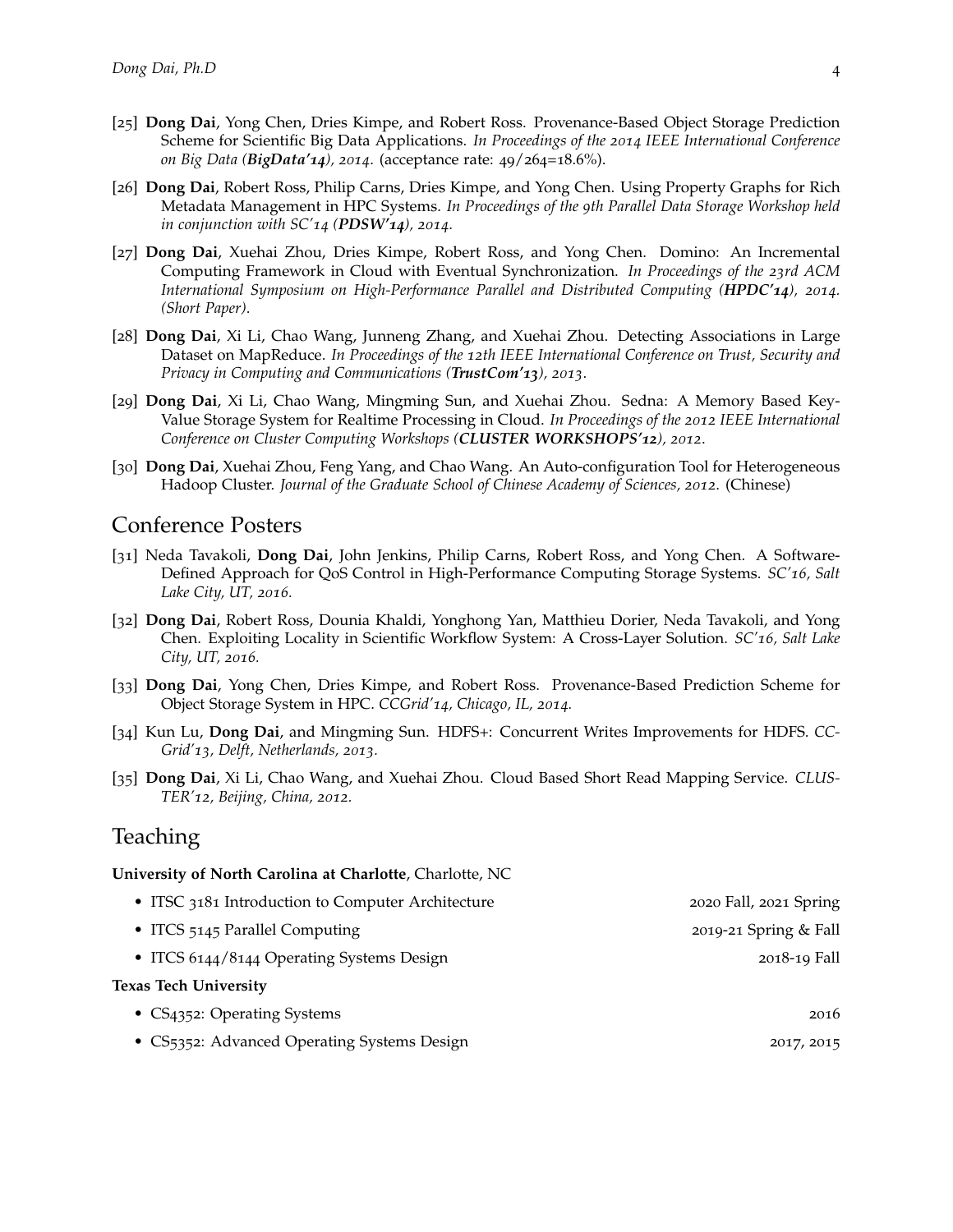| • CS5331: Big Data Infrastructure and Data Management | 2014       |
|-------------------------------------------------------|------------|
| University of Science and Technology of China         |            |
| • Parallel Algorithm                                  | 2012       |
| • Practical Optimization Algorithm Design             | 2011       |
| • Principles of Computer Organization                 | 2011, 2010 |

# Mentoring Experience

#### • **REU Undergraduate Students**:

- **–** At UNCC, mentor UG student Christopher York in a REU supplement award in 2019. Outcomes include a conference publication in MSST'20.
- **–** At TTU, participate REU'15 and mentor one undergraduate student (Nicholas Muirheada) on HPC metadata management system. Outcomes include a poster, a technical report, and a journal publication in ParCo'16.
- **Graduate Students**:
	- **–** At UNCC, mentor four Ph.D students: Abdullah Al Raqibul Islam, Di Zhang, Md. Hasanur Rashid, and Saisha Kamat. Among them, Saisha Kamat is from under-representative group.
	- **–** At TTU, Mentor two Ph.D. students (Neda Tavakoli and Wei Zhang) on HPC job scheduling and distributed graph storage systems. Outcomes include a poster (SC'16), a workshop paper (P2S2'16), conference papers (HPDC'17, CLUSTER'16), and a journal publication (ParCo'18).

## Professional Service

### **Grant Panel Service**

• **Panelist**: National Science Foundation, Computer Systems Research (CSR) 2017, 2018, 2019, 2021

### **Conference Service**

- Program Chair/Co-Chair
	- **–** The 4th Industry/University Joint International Workshop on Data Center Automation, Analytics, and Control, held in conjunction with UCC 2021.
	- **–** The 3rd International Industry/University Workshop on Data-center Automation, Analytic, and Control, held in conjunction with SC'19 (DAAC'19)
	- **–** The 2nd International Industry/University Workshop on Data-center Automation, Analytic, and Control, held in conjunction with SC'18 (DAAC'18)
	- **–** The 5th IEEE/ACM International Conference on Big Data Computing, Applications and Technologies (BDCAT'18) Big Data and HPC Track
	- **–** The 10th IEEE/ACM International Conference on Utility and Cloud Computing (UCC'17) Poster Program
	- **–** The 1st International Industry/University Workshop on Data-center Automation, Analytic, and Control, held in conjunction with UCC'17 (DAAC'17)
- Program Committee Member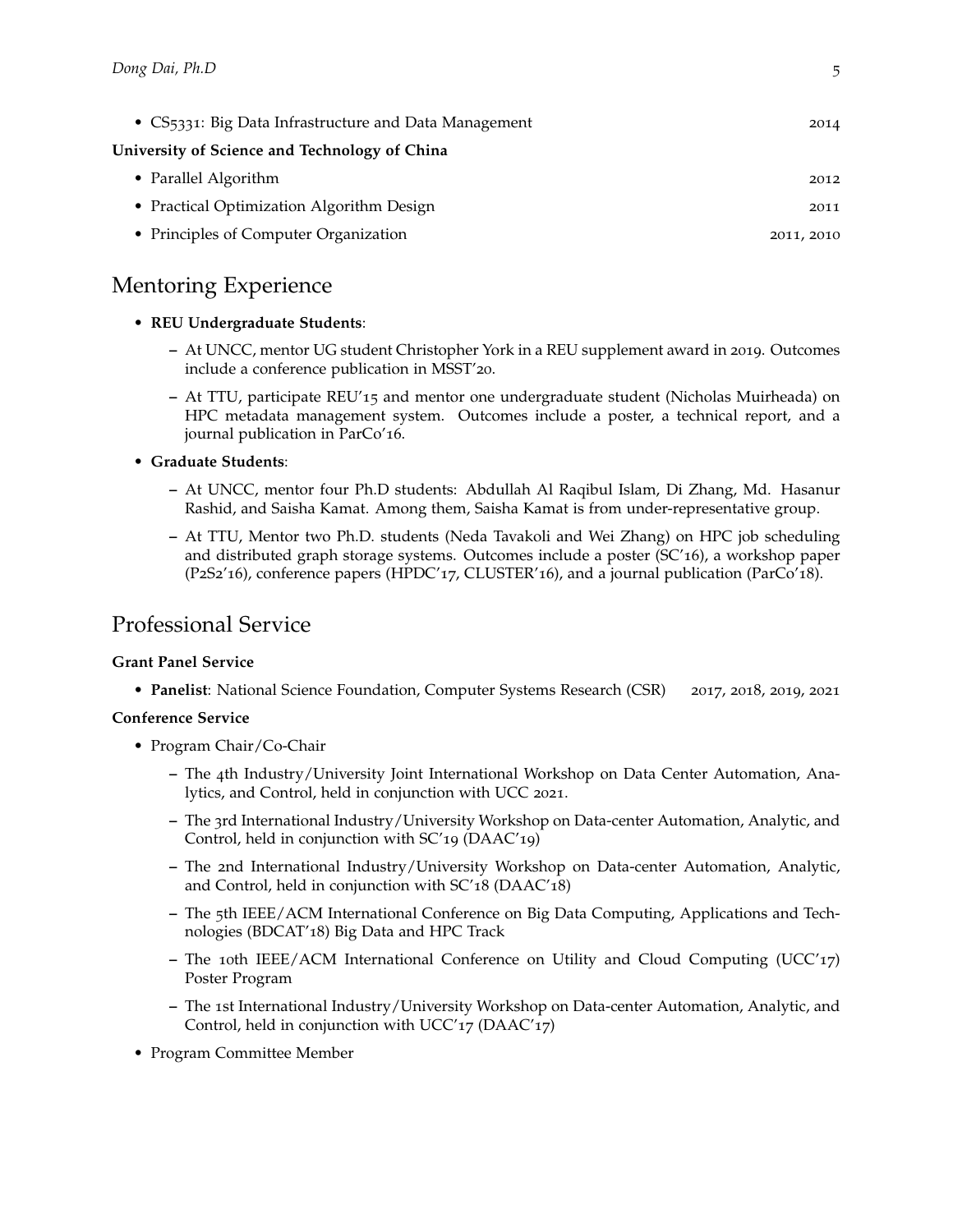- **–** The 2021 IEEE International Conference on Big Data (IEEE BigData 2021)
- **–** The 19th IEEE International Symposium on Parallel and Distributed Processing with Applications (IEEE ISPA 2021)
- **–** The 49th International Conference on Parallel Processing (IEEE ICPP'20)
- **–** The 35th IEEE International Parallel & Distributed Processing Symposium (IEEE IPDPS'20)
- **–** The 21th IEEE/ACM International Symposium on Cluster, Cloud and Internet Computing (IEEE/ACM CCGrid'20)
- **–** International Conference for High Performance Computing, Networking, Storage and Analysis (IEEE/ACM SC'20 Poster)
- **–** The 17th IEEE International Conference On Trust, Security And Privacy In Computing And Communications (TrustCom'18)
- **–** The National Cyber Security Summit (NCS'18)
- **–** IEEE International Conference on Big Data (BigData Congress'18)
- **–** Workshop on Advances in Software and Hardware for Big Data to Knowledge Discovery held in conjunction with BigData'14 (ASH'14)
- Session Chair
	- **–** The 35th IEEE International Parallel & Distributed Processing Symposium (IPDPS'20)
	- **–** The 10th IEEE/ACM International Conference on Utility and Cloud Computing (UCC'17)
	- **–** The 4th IEEE/ACM International Conference on Big Data Computing, Applications and Technologies (BDCAT'17)
	- **–** International Workshop on Parallel Programming Models and Systems Software for High-End Computing held in conjunction with ICPP'16 (P2S2'16)
	- **–** International Workshop on Data Intensive Scalable Computing Systems held in conjunction with  $SC'_{14}$  (DISCS'<sub>14</sub>)

#### **Journal Editorial Service**

- Editor, *Cluster Computing Special Issue*
- Guest Editor, *Applied Soft Computing (BigData Special Issue)*

#### **Journal Reviewing Service**

- Reviewer for IEEE Transactions on Storage 2020, 2021
- Reviewer for IEEE Transactions on Parallel and Distributed Systems 2015-2021
- Reviewer for IEEE Transactions on Cloud Computing 2017, 2015
- Reviewer for IEEE Transactions on Industrial Informatics 2017, 2016
- Reviewer for Applied Soft Computing 2017, 2015
- Reviewer for International Journal of Parallel Programming 2015
- Reviewer for International Journal of High Performance Systems Architecture 2015